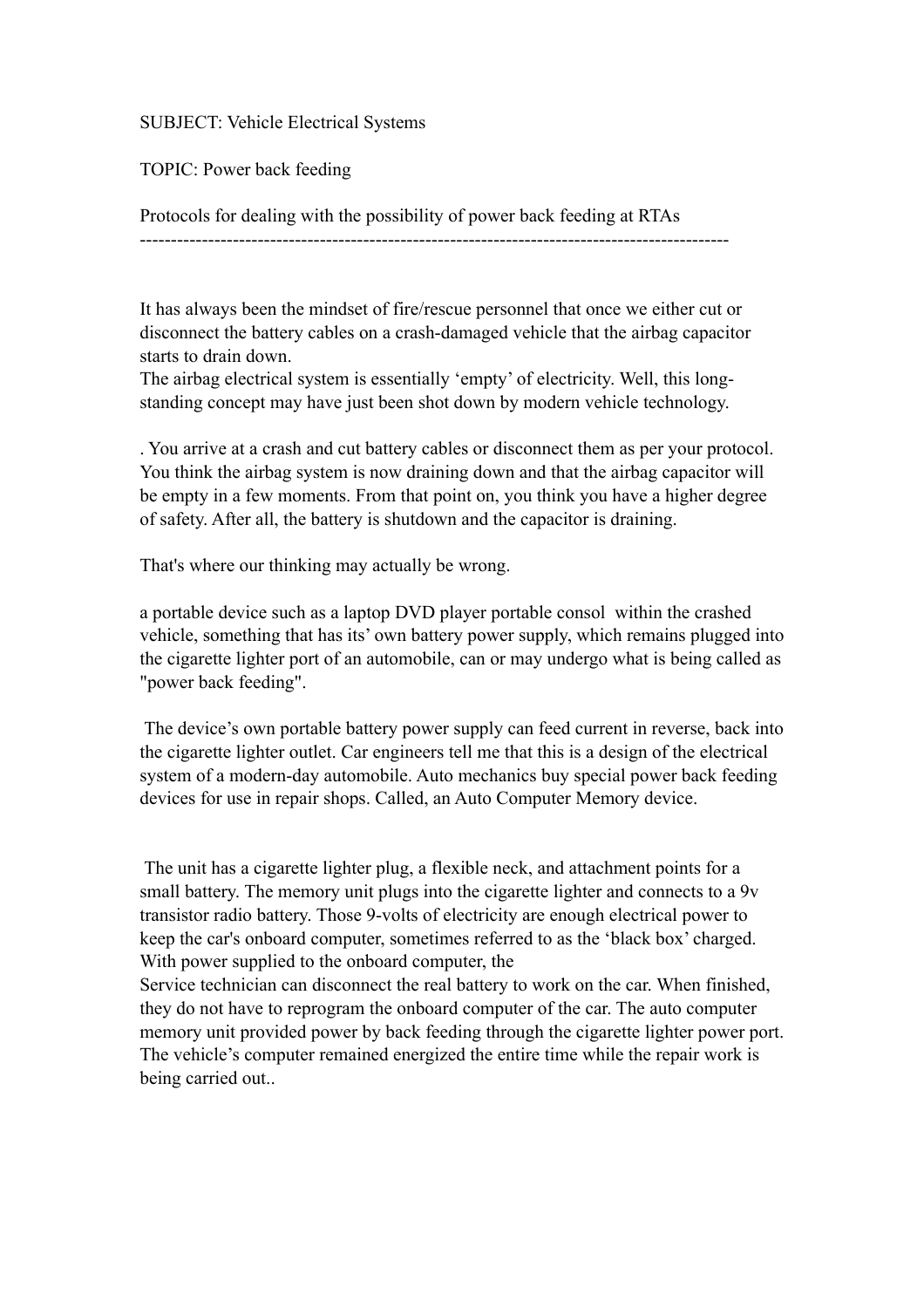

So what does this all have to do with vehicle rescue, you might ask. Unfortunately for us, one of the circuits that power back feeding will also keep energized is the airbag electrical system.

It takes as little as 7 volts of power to deploy an airbag.

 In other words, with an accessory device plugged into the cigarette lighter port at the time of the crash, the airbag capacitor may never drain like we thought it would when we take away the battery power!

 We cut the battery out of the electrical system and really nothing gets better as far as the airbag electrical system is concerned. It could be just as energized with the car's battery completely connected as it is without the battery hooked up. Power back feeding is the reason.

Researchers advise that all cigarette lighter accessory power ports on vehicles since approximately 1997 model year have the capability of power back feeding. With the advent of third row seating and 7-, 8-, or even 9-person capacity vehicles, the power ports at the second and third row seats may also have the ability to power back feed.

The recommendation is to create or revise your department's operating guidelines for extrication incidents. Specify that once the battery power is taken away, someone on that team accomplish the task of pulling all cords out of all power port plugs starting